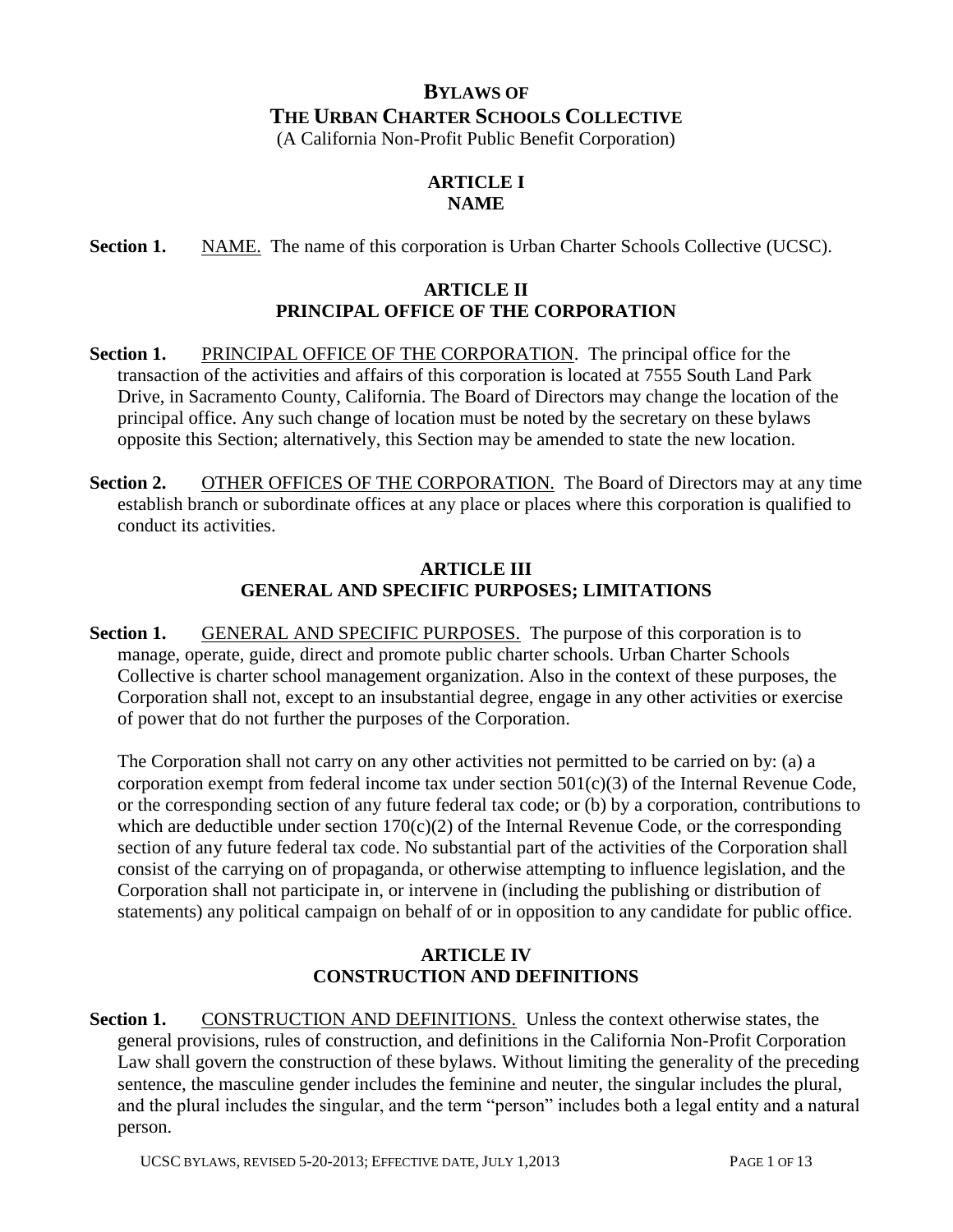#### **ARTICLE V DEDICATION OF ASSETS**

**Section 1.** DEDICATION OF ASSETS. This corporation's assets are irrevocably dedicated to public benefit purposes. No part of the net earnings, properties, or assets of the corporation, on dissolution or otherwise, shall inure to the benefit of any private person or individual, or to any director or officer of the corporation. On liquidation or dissolution, all properties and assets remaining after payment, or provision for payment, of all debts and liabilities of the corporation shall be distributed to a non-profit fund, foundation, or corporation that is organized and operated exclusively for charitable purposes and that has established its exempt status under Internal Revenue Code section 501(c)(3).

#### **ARTICLE VI CORPORATIONS WITHOUT MEMBERS**

**Section 1.** CORPORATIONS WITHOUT MEMBERS. This corporation shall have no voting members within the meaning of the Non-Profit Corporation Law. The corporation's Board of Directors may, in its discretion, admit individuals to one or more classes of nonvoting members; the class or classes shall have such rights and obligations as the Board of Directors finds appropriate.

## **ARTICLE VII BOARD OF DIRECTORS**

- **Section 1.** GENERAL POWERS. Subject to the provisions and limitations of the California Non-Profit Public Benefit Corporation Law and any other applicable laws, and subject to any limitations of the articles of incorporation or bylaws, the corporation's activities and affairs shall be managed, and all corporate powers shall be exercised, by or under the direction of the Board of Directors (also known as "The Board"). The Board may delegate the management of the corporation's activities to any person(s), management company or committees, however composed, provided that the activities and affairs of the corporation shall be managed and all corporate powers shall be exercised under the ultimate direction of the Board.
- **Section 2.** SPECIFIC POWERS. Without prejudice to the general powers set forth in Section 1 of these bylaws, but subject to the same limitations, the Board of Directors shall have the power to:
	- 1. Appoint and remove, at the pleasure of the Board of Directors, all corporate officers, agents, and employees; prescribe powers and duties for them as are consistent with the law, the articles of incorporation, and these bylaws; fix their compensation; and require of them security for faithful service.
	- 2. Change the principal office or the principal business office in California from one location to another; cause the corporation to be qualified to conduct its activities in any other state, territory, dependency, or country; conduct its activities in or outside California; and designate a place in or outside California for holding any meeting.
	- 3. Borrow money and incur indebtedness on the corporation's behalf and cause to be executed and delivered for the corporation's purposes, in the corporate name, promissory notes, bonds, debentures, deeds of trust, mortgages, pledges, hypothecations, and other evidences of debt and securities.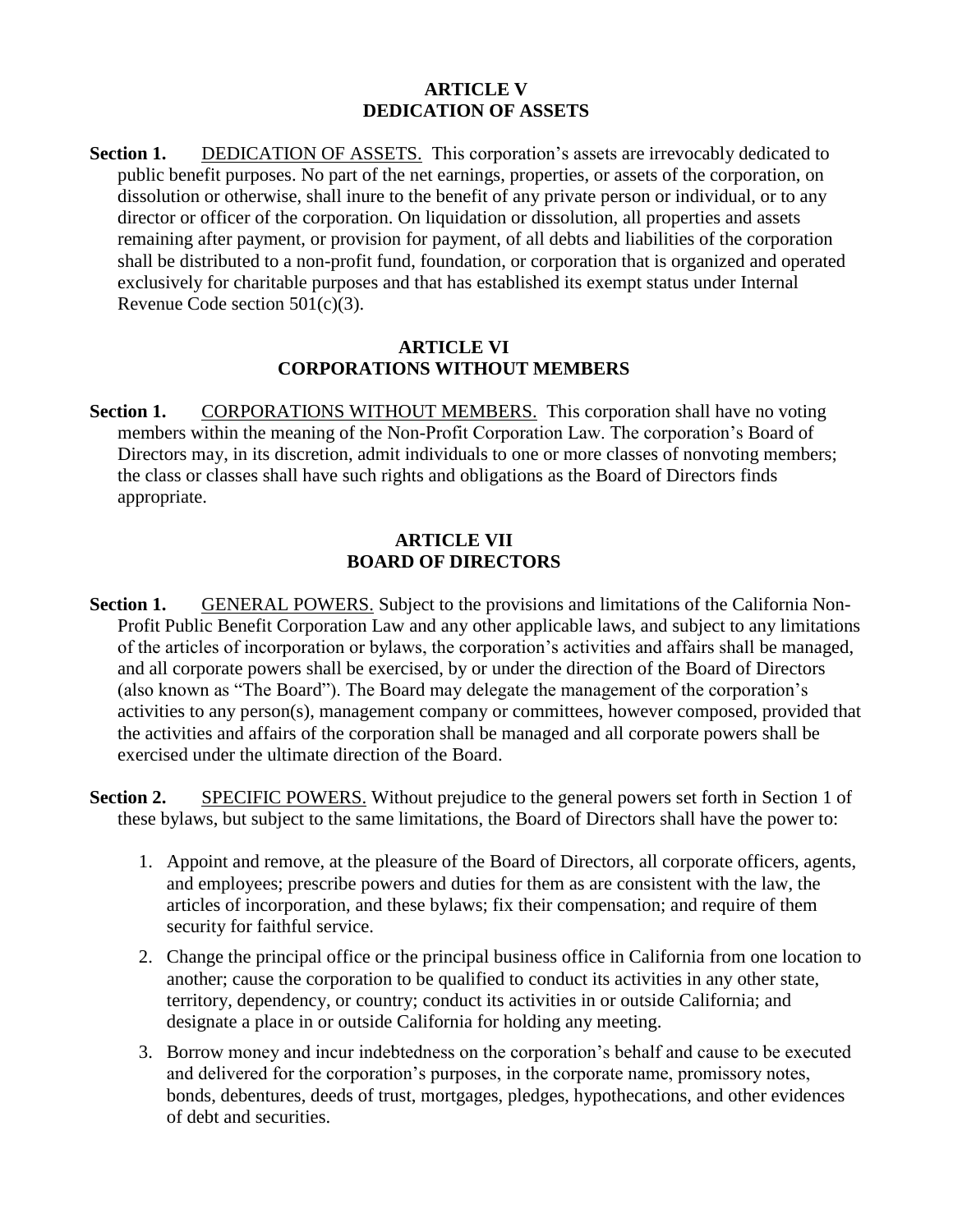4. Adopt and use a corporate seal and alter the form of the seal.

**Section 3.** DESIGNATED DIRECTORS. The Corporation shall have no more than seven directors and no less than three. The number of Directors may be increased or decreased from time to time by amendment to the Bylaws. All directors shall be designated by the existing Board of Directors. One seat shall be reserved to be appointed by the Superintendent of the Sacramento City Unified School District at the Superintendent's discretion. In the event that the Superintendent fails to appoint the District Board member, in any year, the seat shall remain vacant until such time that the Board member is appointed by the Superintendent.

- **Section 4.** TERM. The terms of directors shall be staggered. Beginning July 1, 2013, Board members shall serve staggered terms of one, two, and three years. Thereafter, Board members shall serve three-year terms with approximately one-third of the Directors appointed. Each Board member can be reappointed for an unlimited number of successive terms. All terms shall commence on July 1 and shall expire on June 30 of the year of the term.
- **Section 5.** RESTRICTION ON INTERESTED PERSONS AS BOARD OF DIRECTORS. No member of the Board of Directors may be an "interested persons." An "interested person" is (a) any person compensated by the corporation for services rendered to it, whether as a full-time or part-time employee, independent contractor, or otherwise, excluding any reasonable compensation paid to a director as director; and (b) any brother, sister, ancestor, descendant, spouse, brother-inlaw, sister-in-law, son-in-law, daughter-in-law, mother-in-law, or father-in-law of such person. However, any violation of this paragraph shall not affect the validity or enforceability of transactions entered into by the corporation.
- Section 6. USE OF CORPORATE FUNDS TO SUPPORT NOMINEE. No corporation funds shall be expended to support a nominee for the Board without the Board's authorization.
- **Section 7.** EVENTS CAUSING VACANCIES ON BOARD. A vacancy or vacancies on the Board of Directors shall occur in the event of (a) the death or resignation of any Board member; (b) the declaration by resolution of the Board of Directors of a vacancy in the office of a Board member who has been convicted of a felony, declared of unsound mind by a court order, or found by final order or judgment of any court to have breached a duty under California Non-Profit Public Benefit Corporation Law, Chapter 2, Article 3; (c) the increase of the authorized number of Board members; (d) the failure of the members, at any meeting of members at which any director or directors are to be elected, to elect the number of directors required to be elected at such meeting; or (e) if by two-thirds vote of the Board members currently serving, it is found that a Director has substantially failed to meet his duties as a Director.
- **Section 8.** ABSENCE. Each Board member is expected to communicate with the Board President in advance of all Board meetings stating whether or not he/she is able to attend or participate by conference telephone or other agreed-upon means of communication. Any Board member who is absent from three (3) successive Board meetings or fails to participate for a full year shall be deemed to have resigned due to non-participation, and his/her position shall be declared vacant, unless the Board affirmatively votes to retain that director as a member of the Board.
- **Section 9.** RESIGNATION OF DIRECTORS. Any Board member may resign at any time during his/her term. A written notice of resignation must be served with the Board President, at least 30 days, before the effective date of the resignation. Consideration should be given to the timing of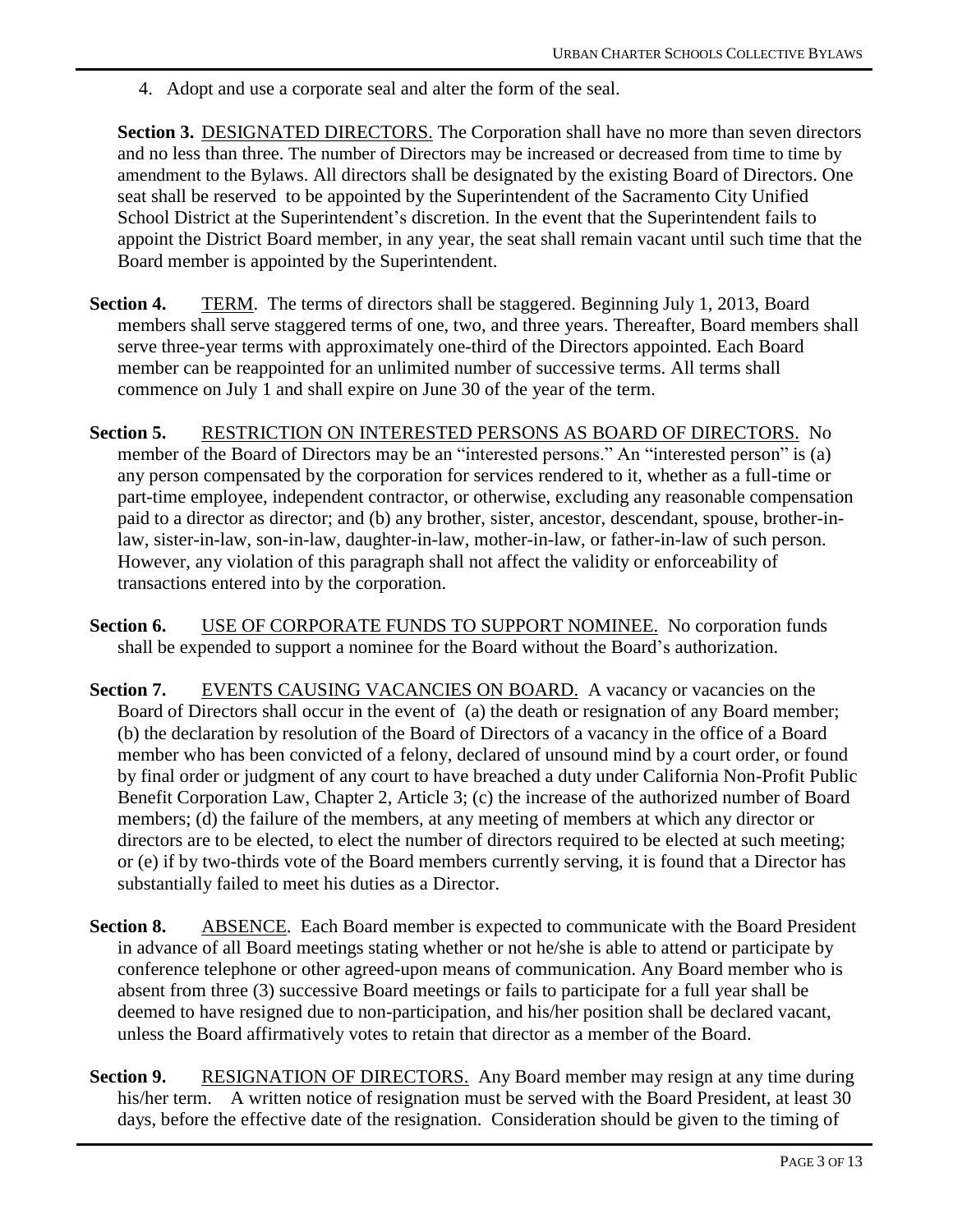the resignation and its impact on the Board. The Board reserves the right to challenge, object to, and/or change the effective date of the resignation it deems reasonable and necessary.

**Section 10.** REMOVAL OF DIRECTORS. A director may be removed by a majority vote of the Board of Directors, at any regularly scheduled or special meeting of the Board of Directors, whenever in its judgment the best interests of the Corporation would be served thereby.

- **Section 11.** DIRECTOR MAY NOT RESIGN IF NO DIRECTOR REMAINS. Except on notice to the California Attorney General, no Board member may resign if the corporation would be left without any Board member.
- Section 12. VACANCIES FILLED BY BOARD. Vacancies on the Board of Directors may be filled by approval of the Board of Directors, or, if the number of Board members then in office is less than a quorum, by (1) the unanimous consent of the Board members then in office, (2) the affirmative vote of a majority of the Board members then in office at a meeting held according to notice or waivers of notice complying with Corporations Code section 5211, or (3) a sole remaining Board member.
- **Section 13.** NOMINATIONS TO FILL BOARD VACANCY. The Board President shall appoint a nominating committee consisting of Board members. The committee shall conduct a thorough search for potential candidates and nominate the most qualified and fit candidate for the Board's consideration and appointment.
- Section 14. NO VACANCY ON REDUCTION OF NUMBER OF BOARD MEMBERS. Any reduction of the authorized number of Board members shall not result in any directors being removed before his or her term of office expires.
- **Section 15.** PLACE OF BOARD OF DIRECTORS MEETINGS. Meetings shall be held at the principal office of the corporation. The Board of Directors may designate that a meeting be held at any place within California that has been designated by resolution of the Board of Directors or in the notice of the meeting.

**Section 16.** MEETINGS BY TELEPHONE OR OTHER TELECOMMUNICATIONS EQUIPMENT. Any Board of Directors meeting may be held by conference telephone, video screen communication, or other communications equipment. Participation in a meeting under this Section shall constitute presence in person at the meeting if all of the following apply:

- 1) Each Board member participating in the meeting can communicate concurrently with all other Board members.
- 2) Each Board member is provided the means of participating in all matters before the Board, including the capacity to propose, or to interpose an objection to, a specific action to be taken by the corporation.
- 3) The Board of Directors has adopted and implemented a means of verifying both of the following:
	- a. A person communicating by telephone, video screen, or other communications equipment is a director entitled to participate in the Board of Directors meeting.
	- b. All statements, questions, actions or votes were made by that Board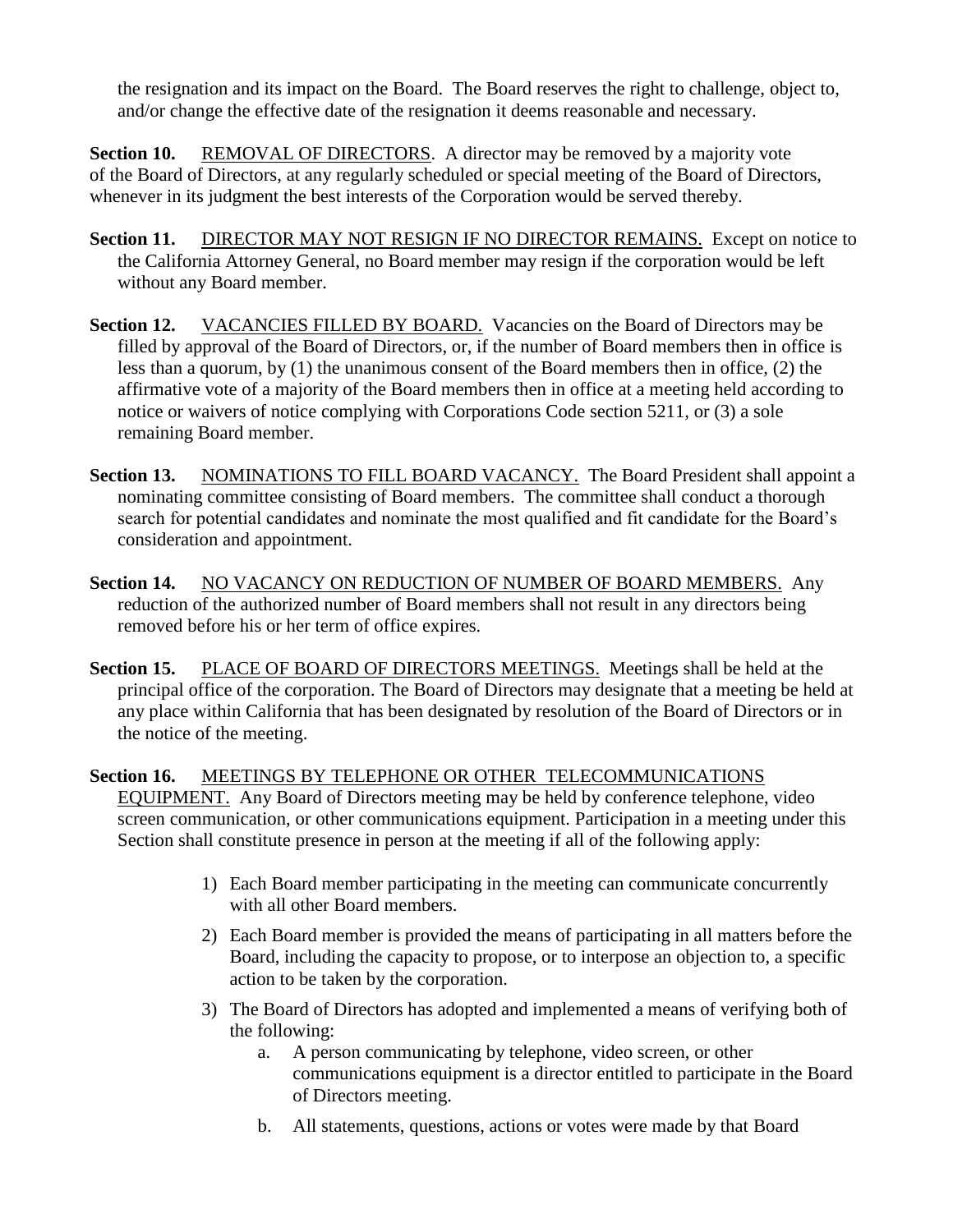member and not by another person not permitted to participate as a Board member.

- 4) The meeting is held and conducted in accordance with the terms and provisions of the Ralph M. Brown Act California Government Code Sections 54950, et seq., as said chapter may be modified by subsequent legislation.
- **Section 17.** ANNUAL AND REGULAR MEETINGS. Regular meetings of the Board of Directors shall be held at least quarterly, according to a schedule determined at the Board's annual meeting which shall be held in September. The Board of Directors shall hold an annual meeting, regular, special, and emergency meetings for purposes of organization, election of officers, and transaction of other business. Notice of regular meetings is not required if conducted pursuant to these bylaws. Agendas must be posted seventy-two (72) hours prior to the meeting. All meetings of the Board of Directors shall be called, held and conducted in accordance with the terms and provisions of the Ralph M. Brown Act, California Government Code Sections 54950, et seq., as said chapter may be modified by subsequent legislation.
- **Section 18.** AUTHORITY TO CALL SPECIAL MEETINGS. Special and emergency meetings of the Board of Directors for any purpose may be called at any time by the Board President or Vice-President, the Secretary, or any two Board members.
- **Section 19.** NOTICE OF SPECIAL OR EMERGENCY MEETINGS. Notice of the time and place of special meetings shall be given to each Board member by (a) personal delivery of written notice; (b) first-class mail, postage prepaid; (c) telephone, including a voice messaging system or other system or technology designed to record and communicate messages, either directly to the Board member or to a person at the Board member's office who would reasonably be expected to communicate that notice promptly to the Board member; (d) telegram; (e) facsimile; (f) electronic mail; or (g) other electronic means. All such notices shall be given or sent to the Board member's address or telephone number as shown on the corporation's records and shall be sent with at least such notice as is required. Notice of the time and place of special or emergency meetings shall be given to all media who have provided written notice to the Urban Charter Schools Collective. The notice shall state the time of the meeting and the place, if the place is other than the corporation's principal office and the business to be transacted at the meeting.
- **Section 20.** QUORUM. A majority of the currently serving number of directors shall constitute a quorum for the transaction of any business except adjournment. Every action taken or decision made according to the duly adopted Decision Making Policy of the Board, but in all cases taken or made by at least a majority of the directors present at a duly held meeting at which a quorum is present, shall be an act of the Board, subject to the more stringent provisions of the California Non-Profit Public Benefit Corporation Law, including, without limitation, those provisions relating to (a) approval of contracts or transactions in which a Board member has a direct or indirect material financial interest, (b) approval of certain transactions between corporations having common Board memberships, (c) creation of and appointments to committees of the Board, and (d) indemnification of Board members. A meeting at which a quorum is initially present may continue to transact business, despite the withdrawal of some Board members, if any action taken or decision made is approved by at least a majority of the required quorum for that meeting.
- **Section 21.** ADJOURNMENT. A majority of the Board members present, whether or not a quorum is present, may adjourn any meeting to another time and place.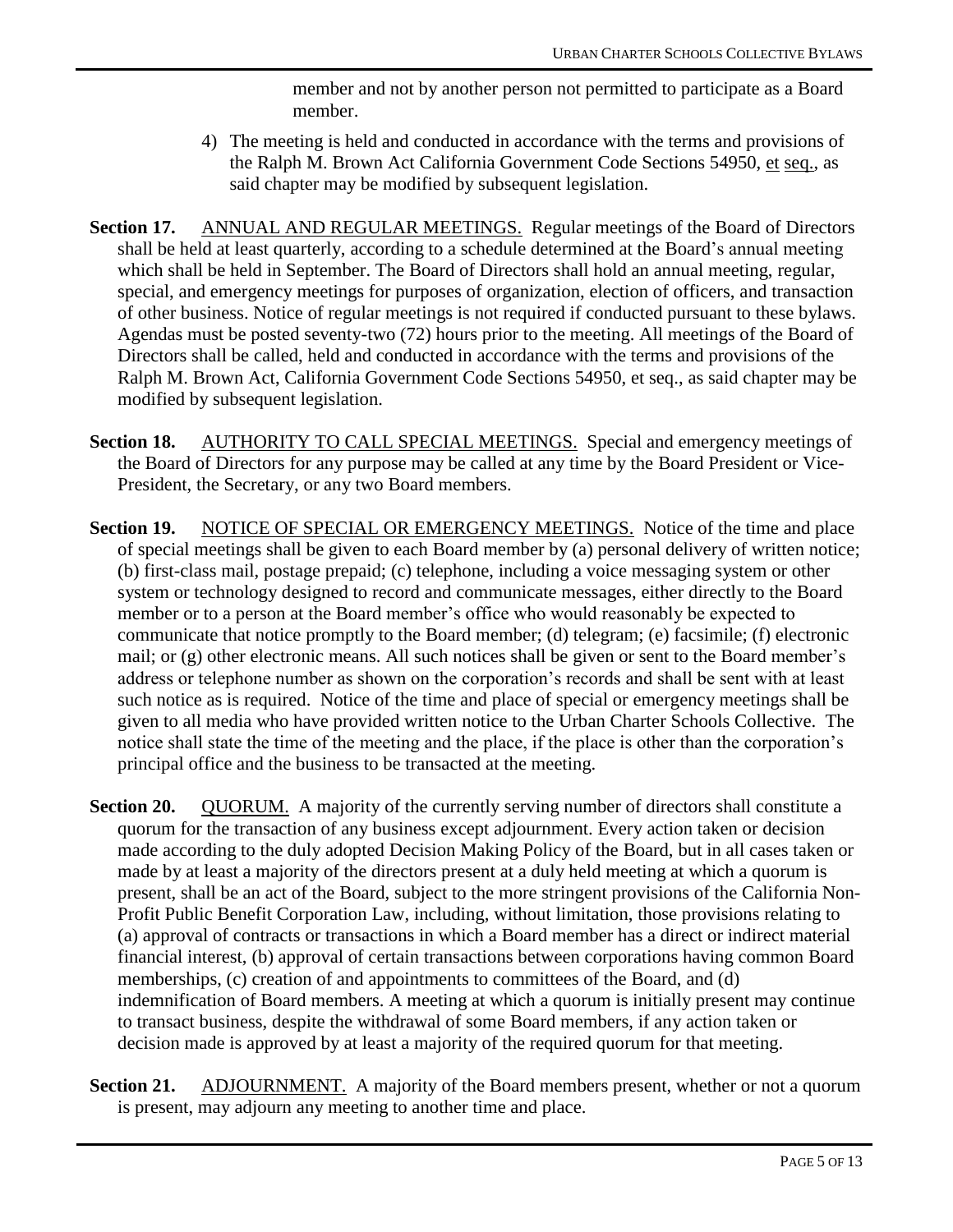- **Section 22.** COMPENSATION AND REIMBURSEMENT. Board members may receive such compensation, if any, for their services as Board members or officers, and such reimbursement of expenses, as the Board of Directors may establish by resolution to be reasonable and necessary, subject to conflict of interest provisions provided herein, as to the corporation at the time that the resolution is adopted.
- **Section 23.** CREATION OF POWERS OF COMMITTEES. The Board, by resolution adopted by a majority of the Board members then in office, may create one or more committees, each consisting of two or more Board members and no one who is not a Board member, to serve at the pleasure of the Board. Appointments to committees of the Board of Directors shall be by majority vote of the authorized number of Board members. The Board of Directors may appoint one or more Board members as alternate members of any such committee, who may replace any absent member at any meeting. Any such committee shall have all the authority of the Board, to the extent provided in the Board of Directors resolution, except that no committee may:
	- a) Take any final action on any matter that, under the California Non-Profit Public Benefit Corporation Law, also requires approval of the members or approval of a majority of all members;
	- b) Fill vacancies on the Board of Directors or any committee of the Board;
	- c) Fix compensation of the Board members for serving on the Board of Directors or on any committee;
	- d) Amend or repeal bylaws or adopt new bylaws;
	- e) Amend or repeal any resolution of the Board of Directors that by its express terms is not so amendable or repealable;
	- f) Create any other committees of the Board of Directors or appoint the members of committees of the Board;
	- g) Expend corporate funds to support a nominee for the Board if more people have been nominated than can be elected; *or*
	- h) Approve any contract or transaction to which the corporation is a party and in which one or more of its Board members has a material financial interest, except as special approval is provided for in Corporations Code section 5233(d)(3).

**Section 24.** MEETINGS AND ACTION OF COMMITTEES. Meetings and actions of committees of the Board of Directors shall be governed by, held, and taken under the provisions of these bylaws concerning meetings and other Board of Directors actions, except that the time for general meetings of such committees and the calling of special meetings of such committees may be set either by Board of Directors resolution or, if none, by resolution of the committee. Minutes of each meeting shall be kept and shall be filed with the corporate records. The Board of Directors may adopt rules for the governance of any committee as long as the rules are consistent with these bylaws. If the Board of Directors has not adopted rules, the committee may do so. Working Committees that are merely advisory, do not have any delegated authority from the Board of Directors and do not contain a quorum of Board Directors may be created, meet and provide recommendations to the Board of Directors without being subject to the provisions of these bylaws.

**Section 25.** NON-LIABILITY OF DIRECTORS. No Director shall be personally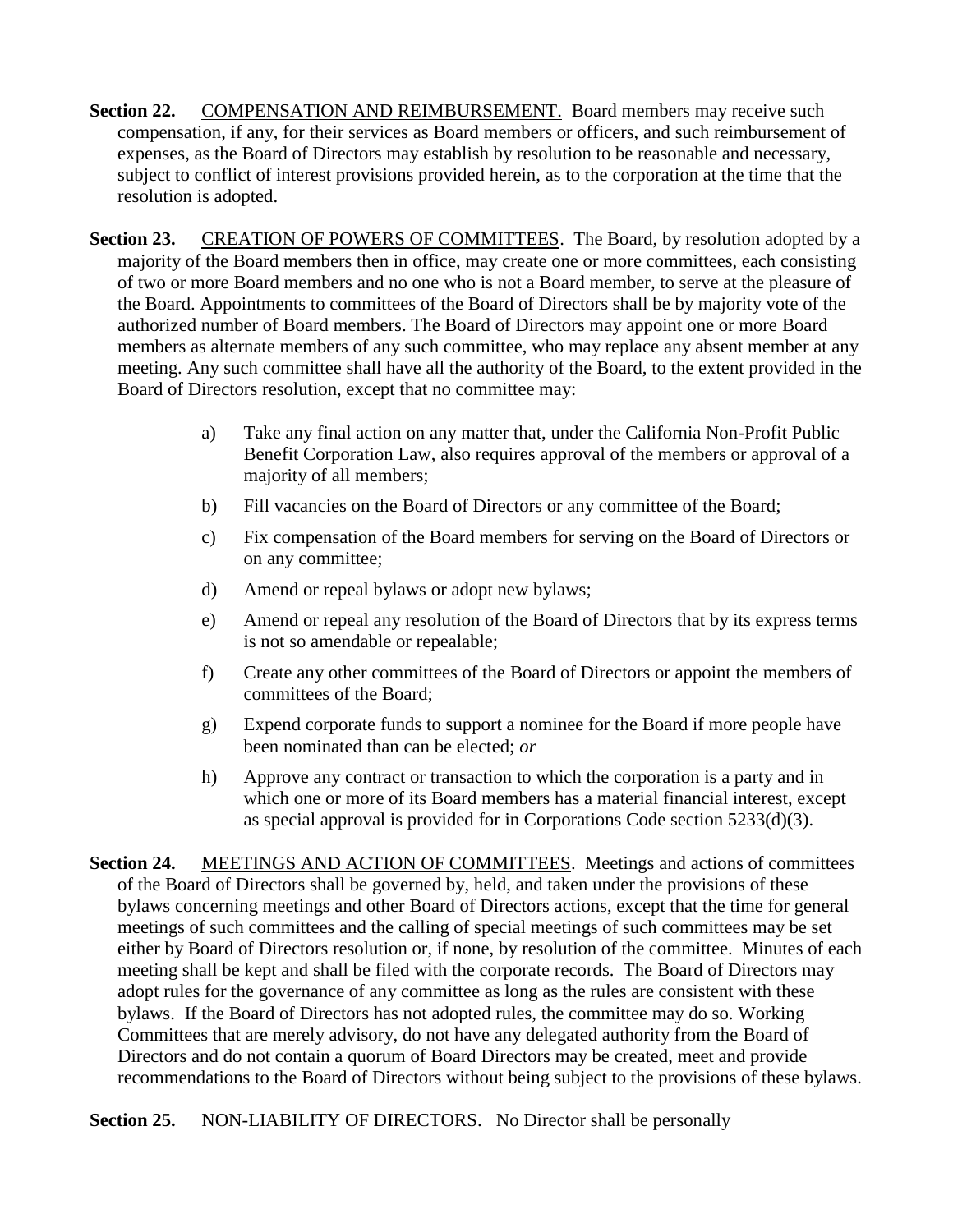liable for the debts, liabilities, or other obligations of this corporation and shall be entitled to the full protection of Corporations Code Section 5231.

#### **ARTICLE VIII OFFICERS OF THE BOARD OF DIRECTORS**

- **Section 1.** OFFICES HELD. The officers of this corporation shall be President, Vice-President, Secretary, and Treasurer. The corporation, at the Board's direction, may appoint or designate one or more Vice-Presidents, one or more Assistant Secretaries, one or more Assistant Treasurers, and such other officers, under Section 4.
- **Section 2.** DUPLICATION OF OFFICE HOLDERS. Any number of offices may be held by the same person, except that neither the Secretary nor the Treasurer may serve concurrently as either the President.
- **Section 3.** ELECTION OF BOARD OFFICERS. The officers of this Board, except any appointed under Section 4 of these bylaws, shall be chosen annually by the Board of Directors and shall serve at the pleasure of the Board.
- **Section 4.** APPOINTMENT OF OTHER BOARD OFFICERS. The Board of Directors may establish any other office(s) and appoint officer(s) to fill such offices, that the corporation may require. Each appointed officer shall have the title and authority, hold office for the period, and perform the duties specified in the bylaws or established by the Board.
- **Section 5.** REMOVAL OF BOARD OFFICERS. Without prejudice to the rights of any officer under an employment contract, the Board of Directors may remove any officer with or without cause. An officer who was not chosen by the Board of Directors may be removed by any other officer on whom the Board of Directors confers the power of removal.
- **Section 6.** RESIGNATION OF BOARD OFFICERS. Any officer may resign at any time by giving written notice to the Board. The resignation shall take effect on the date the notice is received or at any later time specified in the notice. Unless otherwise specified in the notice, the resignation need not be accepted to be effective. Any resignation shall be without prejudice to any rights of the corporation under any contract to which the officer is a party.
- **Section 7.** VACANCIES IN BOARD OFFICES. A vacancy in any office because of death, resignation, removal, disqualification, or any other cause shall be filled in the manner prescribed in these bylaws for normal appointment to that office, provided, however, that vacancies need not be filled on an annual basis.
- **Section 8.** PRESIDENT. The President shall preside at Board of Directors meetings and shall exercise and perform such other powers and duties as the Board of Directors may assign from time to time. The President shall be the general manager of the corporation and shall supervise, direct, and control the corporation's activities, affairs, and officers as fully described in any applicable employment contract, agreement, or job specification. The President shall have such other powers and duties as the Board of Directors or the bylaws may require.
- **Section 9.** VICE-PRESIDENTS. If the President is absent or disabled, the Vice-President(s), if any, in order of their rank as fixed by the Board, or, if not ranked, a Vice-President designated by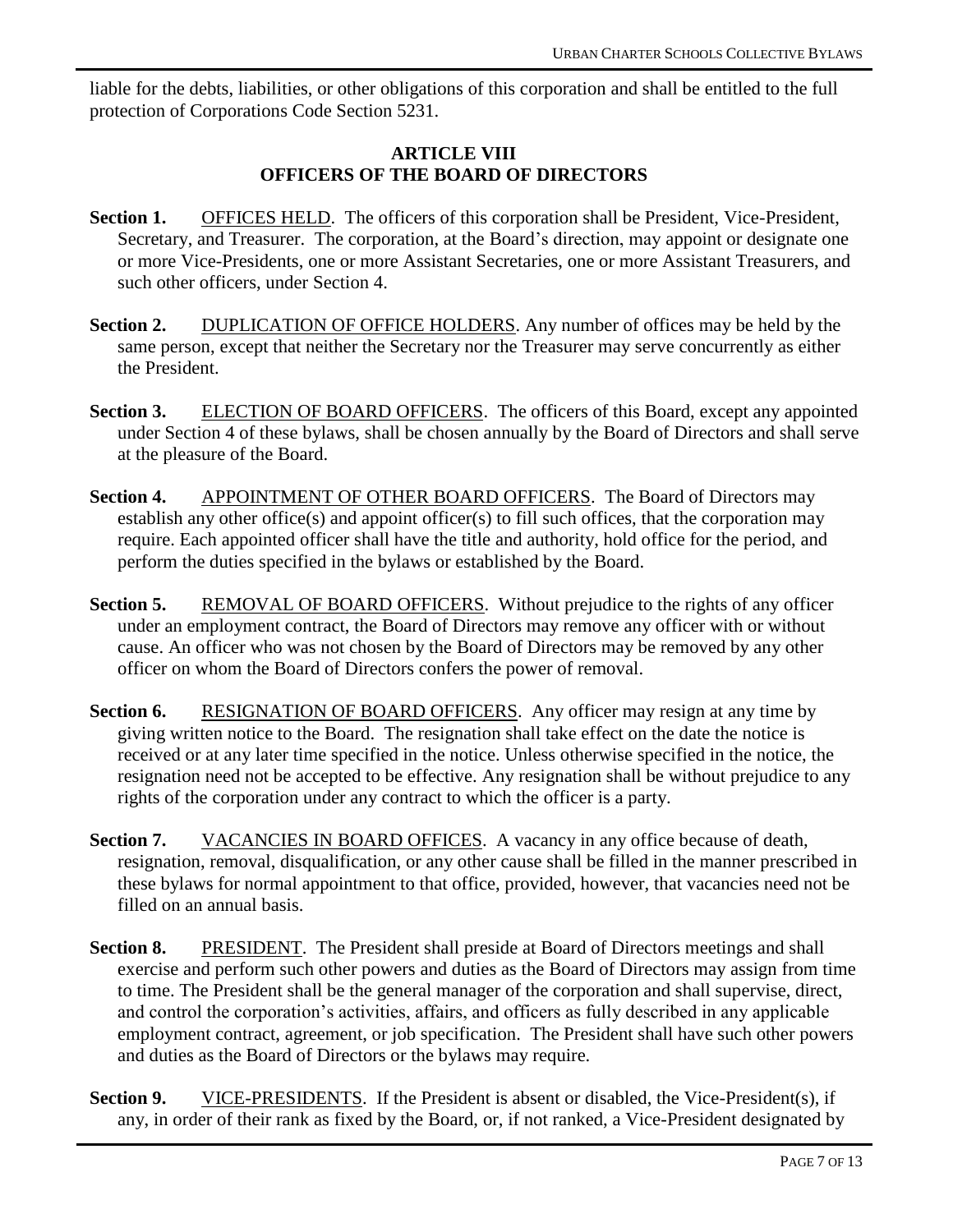the Board, shall perform all duties of the President. When so acting, a Vice-President shall have all powers of and be subject to all restrictions on the President. The Vice-Presidents shall have such other powers and perform such other duties as the Board of Directors or the bylaws may require.

**Section 10.** SECRETARY. The Secretary shall keep or cause to be kept, at the corporation's principal office or such other place as the Board of Directors may direct, a book of minutes of all meetings, proceedings, and actions of the Board and committees of the Board. The minutes of meetings shall include the time and place that the meeting was held; whether the meeting was annual, general, or special, and, if special, how authorized; the notice given; and the names of persons present at Board of Directors and committee meetings.

The Secretary shall keep or cause to be kept, at the principal California office, a copy of the articles of incorporation and bylaws, as amended to date.

The Secretary shall give, or cause to be given, notice of all meetings of the Board, and of committees of the Board of Directors that these bylaws require to be given. The Secretary shall keep the corporate seal, if any, in safe custody and shall have such other powers and perform such other duties as the Board of Directors or by bylaws may require.

**Section 11.** TREASURER. The Treasurer shall keep and maintain, or cause to be kept and maintained, adequate and correct books and accounts of the corporation's properties and transactions. The Treasurer shall send or cause to be given to the Board members such financial statements and reports as are required to be given by law, by these bylaws, or by the Board. The books of account shall be open to inspection by any Board member at all reasonable times.

The Treasurer shall (i) deposit, or cause to be deposited, all money and other valuables in the name and to the credit of the corporation with such depositories as the Board of Directors may designate; (ii) disburse the corporation's funds as the Board of Directors may order; (iii) render to the President, and the Board, when requested, an account of all transactions as Treasurer and of the financial condition of the corporation; and (iv) have such other powers and perform such other duties as the Board, contract, job specification, or the bylaws may require.

If required by the Board, the Treasurer shall give the corporation a bond in the amount and with the surety or sureties specified by the Board of Directors for faithful performance of the duties of the office and for restoration to the corporation of all of its books, papers, vouchers, money, and other property of every kind in the possession or under the control of the Treasurer on his or her death, resignation, retirement, or removal from office.

# **ARTICLE IX CONTRACTS WITH BOARD DIRECTORS AND OFFICERS**

Section 1. CONTRACTS WITH BOARD DIRECTORS AND OFFICERS. No Board member of this corporation nor any other corporation, firm, association, or other entity in which one or more of this corporation's Board members are members with a material financial interest, shall be interested, directly or indirectly, in the contract or transaction, unless (a) the material facts regarding that Board member's financial interest in such contract or transaction or regarding such common directorship, officership, or financial interest are fully disclosed in good faith and noted in the minutes, or are known to all members of the Board of Directors prior to the Board's consideration of such contract or transaction; (b) such contract or transaction is authorized in good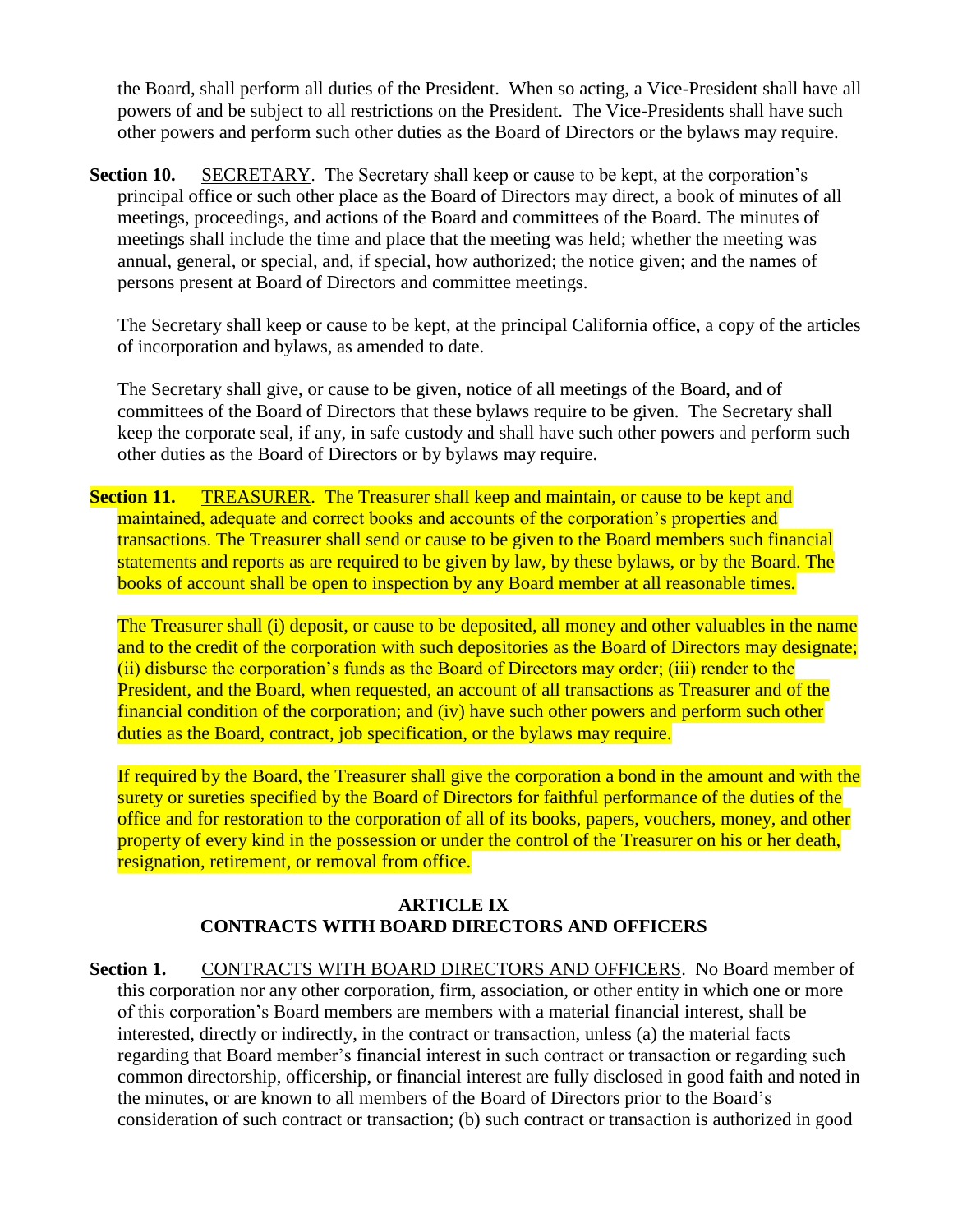faith by a majority of the Board of Directors by a vote sufficient for that purpose without counting the votes of the interested Board members; (c) before authorizing or approving the transaction, the Board of Directors considers and in good faith decides after reasonable investigation that the corporation could not obtain a more advantageous arrangement with reasonable effort under the circumstances; and (d) the corporation for its own benefit enters into the transaction, which is fair and reasonable to the corporation at the time the transaction was entered into.

This Section does not apply to a transaction that is part of an educational or charitable program of this corporation if it (a) is approved or authorized by the corporation in good faith and without unjustified favoritism and (b) results in a benefit to one or more Board members or their families because they are in the class of persons intended to be benefited by the educational or charitable program of this corporation.

#### **ARTICLE X LOANS TO BOARD DIRECTORS**

**Section 1.** LOANS TO DIRECTORS AND OFFICERS. This corporation shall not lend any money or property to or guarantee the obligation of any Board member or officer without the approval of the California Attorney General; provided, however, that the corporation may advance money to a Board member or officer of the corporation for expenses reasonably anticipated to be incurred in the performance of his or her duties if that Board member or officer would be entitled to reimbursement for such expenses of the corporation.

## **ARTICLE XI INDEMNIFICATION**

**Section 1.** INDEMNIFICATION. To the fullest extent permitted by law, this corporation shall indemnify its directors, officers, employees, and other persons described in Corporations Code section 5238(a), including persons formerly occupying any such positions, against all expenses, judgments, fines, paying any such positions, against all expenses, judgments, fines, settlements, and other amounts actually and reasonably incurred by them in connection with any "proceeding," as that term is used in that section, and including an action by or in the right of the corporation by reason of the fact that the person is or was a person described in that section. "Expenses," as used in this bylaw, shall have the same meaning as in section 5238 of the Corporations Code.

On written request to the Board of Directors by any person seeking indemnification under Corporations Code section 5238(b) or section 5238(c), the Board of Directors shall promptly decide under Corporations Code section 5238(e) whether the applicable standard of conduct set forth in Corporations Code section 5238(b) or section 5238(c) has been met and, if so, the Board of Directors shall authorize indemnification.

#### **ARTICLE XII INSURANCE**

**Section 1.** INSURANCE. This corporation shall have the right to purchase and maintain insurance to the full extent permitted by law on behalf of its officers, Board members, employees, and other agents, to cover any liability asserted against or incurred by any officer, Board member, employee, or agent in such capacity or arising from the officer's, Board member's, employee's, or agent's status as such.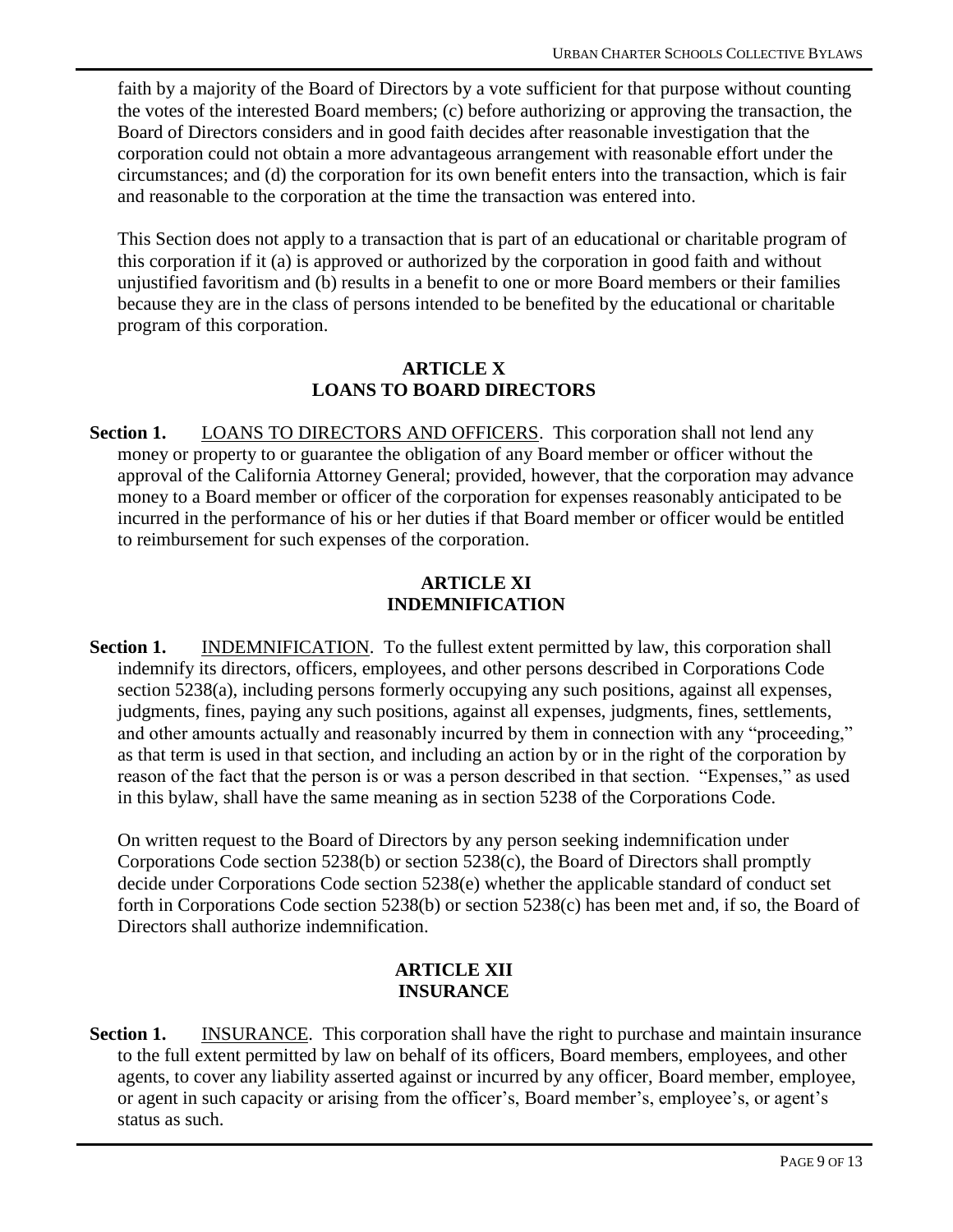## **ARTICLE XIII MAINTENANCE OF CORPORATE RECORDS**

## **Section 1.** MAINTENANCE OF CORPORATE RECORDS. This corporation shall keep:

- a) Adequate and correct books and records of account;
- b) Written minutes of the proceedings of its Board and committees of the Board; and
- c) Such reports and records as required by law.

## **ARTICLE XIV INSPECTION RIGHTS**

- **Section 1.** DIRECTORS' RIGHT TO INSPECT. Every Board member shall have the right at any reasonable time to inspect the corporation's books, records, documents of every kind, physical properties, and the records of each subsidiary as permitted by California and federal law. The inspection may be made in person or by the Board member's agent or attorney. The right of inspection includes the right to copy and make extracts of documents as permitted by California and federal law. This right to inspect may be circumscribed in instances where the right to inspect conflicts with California or federal law pertaining to access to books, records, and documents.
- **Section 2.** ACCOUNTING RECORDS AND MINUTES. On written demand on the corporation, any Board member may inspect, copy, and make extracts of the accounting books and records and the minutes of the proceedings of the members, the Board of Directors, and committees of the Board of Directors at any reasonable time for a purpose reasonably related to the Board member's duties as a Board member. Any such inspection and copying may be made in person or by the Board member's agent or attorney. This right of inspection extends to the records of any subsidiary of the corporation.
- **Section 3.** MAINTENANCE AND INSPECTION OF ARTICLES AND BYLAWS. This corporation shall keep at its principal California office the original or a copy of the article of incorporation and bylaws, as amended to the current date, which shall be open to inspection by the members at all reasonable times during office hours. If the corporation does not have a business office in California, the Secretary shall, on the written request of any member, furnish to that member a copy of the articles of incorporation and bylaws, as amended to the current date.

# **ARTICLE XV REQUIRED REPORTS**

- Section 1. ANNUAL REPORTS. The Board of Directors shall cause an annual report to be sent to the Board of Directors within 120 days after the end of the corporation's fiscal year. That report shall contain the following information, in appropriate detail:
	- a) The assets and liabilities, including the trust funds, or the corporation as of the end of the fiscal year;
	- b) The principal changes in assets and liabilities, including trust funds;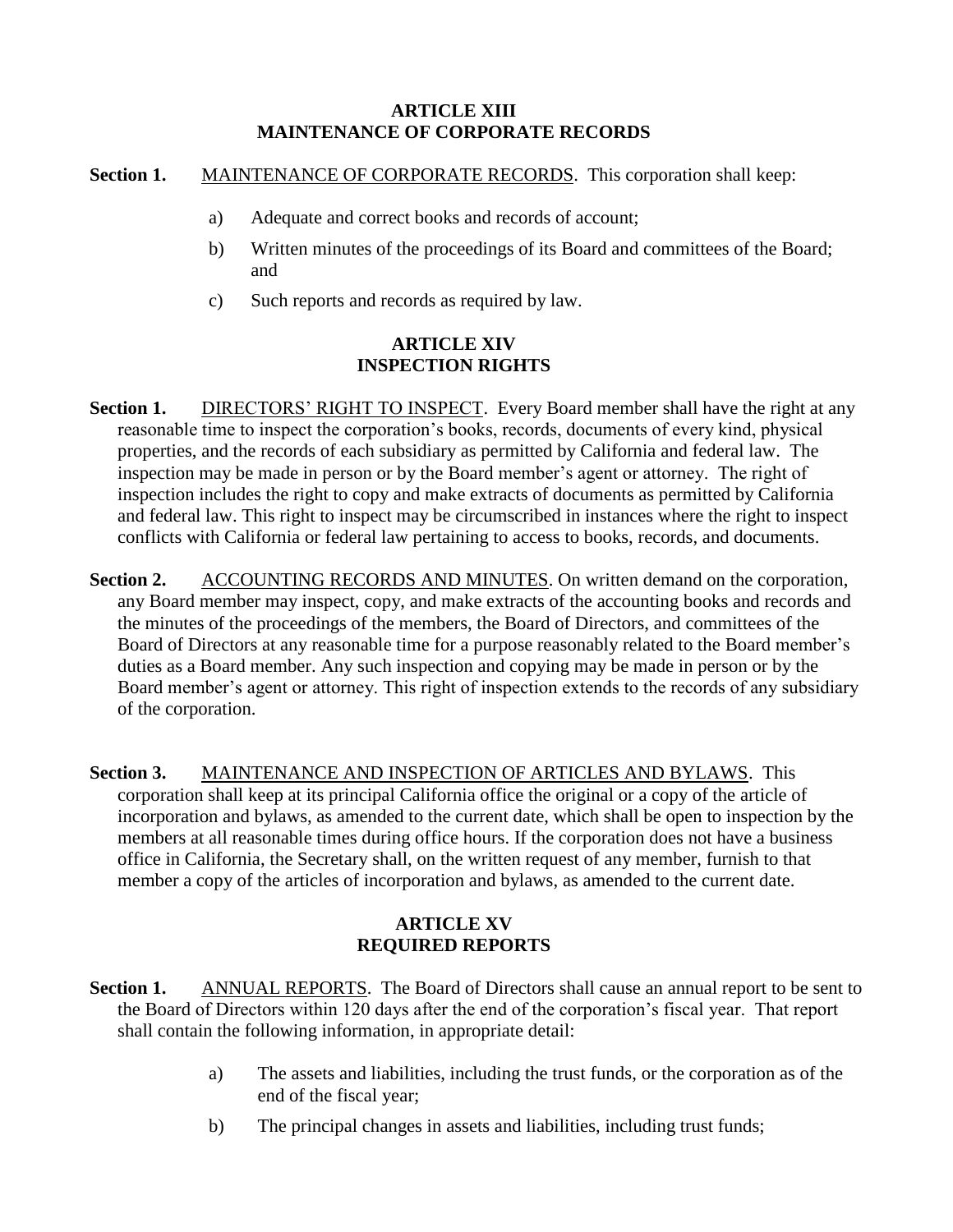- c) The corporation's revenue or receipts, both unrestricted and restricted to particular purposes;
- d) The corporation's expenses or disbursement for both general and restricted purposes;
- e) Any information required under these bylaws; and
- f) An independent accountants' report or, if none, the certificate of an authorized officer of the corporation that such statements were prepared without audit from the corporation's books and records.

#### Section 2. ANNUAL STATEMENT OF CERTAIN TRANSACTIONS AND

INDEMNIFICATIONS. Within 120 days after the end of the corporation's fiscal year, the corporation shall annually prepare and furnish to each Board member a statement of any transaction or indemnification of the following kind:

> a) Any transaction (i) in which the corporation, or its parent or subsidiary, was a party, (ii) in which an "interested person" had a direct or indirect material financial interest, and (iii) which involved more than \$50,000 or was one of several transactions with the same interested person involving, in the aggregate, more than \$50,000. For this purpose, an "interested person" is any Board member or officer of the corporation, its parent, or subsidiary (but mere common directorship shall not be considered such an interest).

## **ARTICLE XVI EXECUTION OF INSTRUMENTS, DEPOSITS, AND FUNDS**

- **Section 1.** EXECUTION OF INSTRUMENTS. The Board of Directors, except as otherwise provided in these Bylaws, may by resolution authorize any officer or agent of the Corporation to enter into any contract or execute and deliver any instrument in the name of and on behalf of the Corporation, and such authority may be general or confined to specific instances. Unless so authorized, no officer, agent, or employee shall have any power or authority to bind the Corporation by any contract or engagement to pledge its credit or to render it liable monetarily for any purpose or in any amount.
- **Section 2.** CHECKS AND NOTES. Except as otherwise specifically determined by resolution of the Board of Directors, or as otherwise required by law, checks, drafts, promissory notes, orders for the payment of money, and other evidence of indebtedness of the Corporation shall be signed by the Treasurer and countersigned by the President of the Board.
- **Section 3.** DEPOSITS. All funds of the Corporation shall be deposited from time to time to the credit of the Corporation in such banks, trust companies, or other depositories as the Board of Directors may select.
- **Section 4.** GIFTS. The Board of Directors may accept on behalf of the Corporation any contribution, gift, bequest, or devise for charitable or public purposes of this Corporation.

#### **ARTICLE XVII FISCAL YEAR**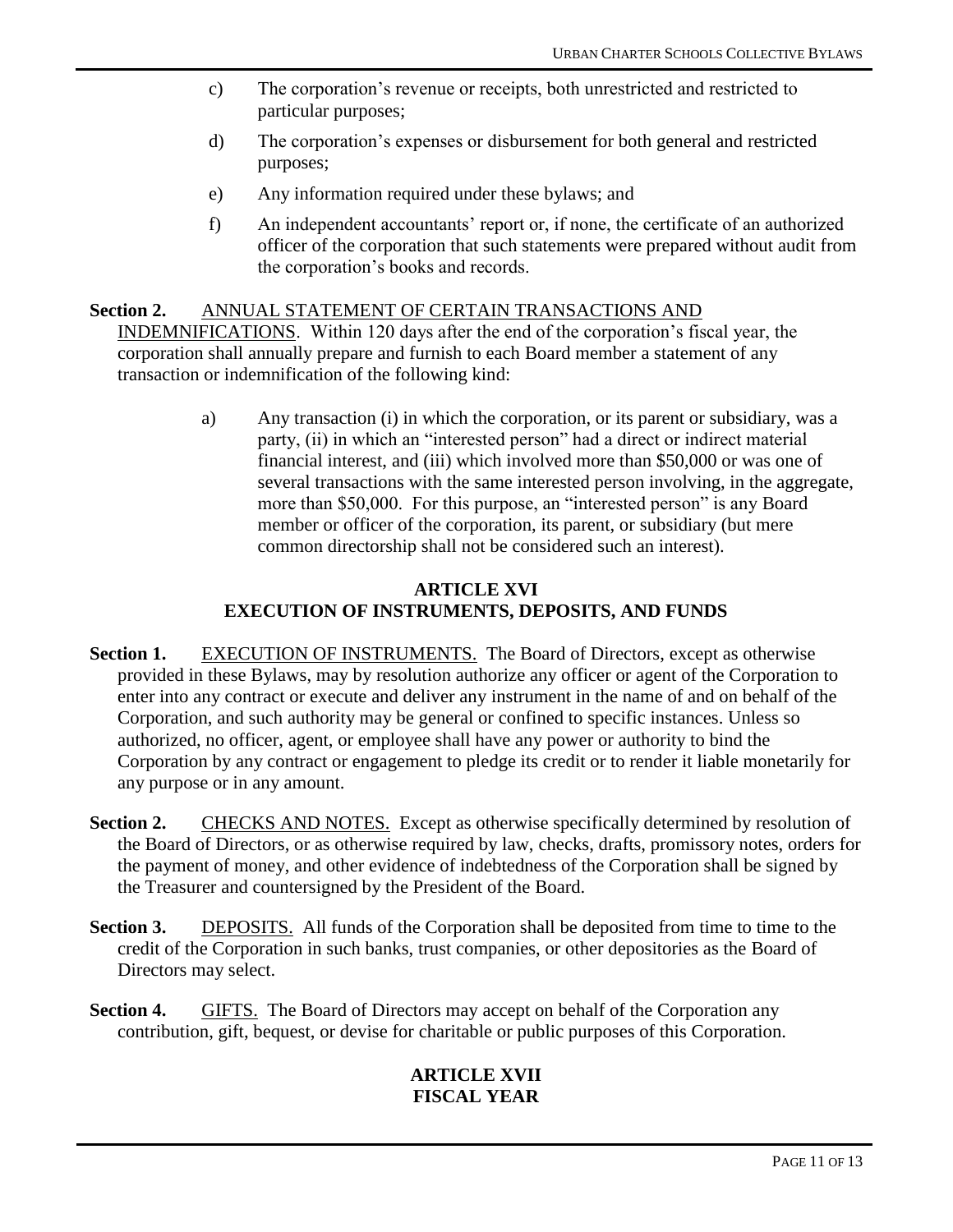**Section 1.** FISCAL YEAR OF THE CORPORATION. The fiscal year of the Corporation shall begin on July  $1^{st}$  and end on June  $30^{th}$  of each year.